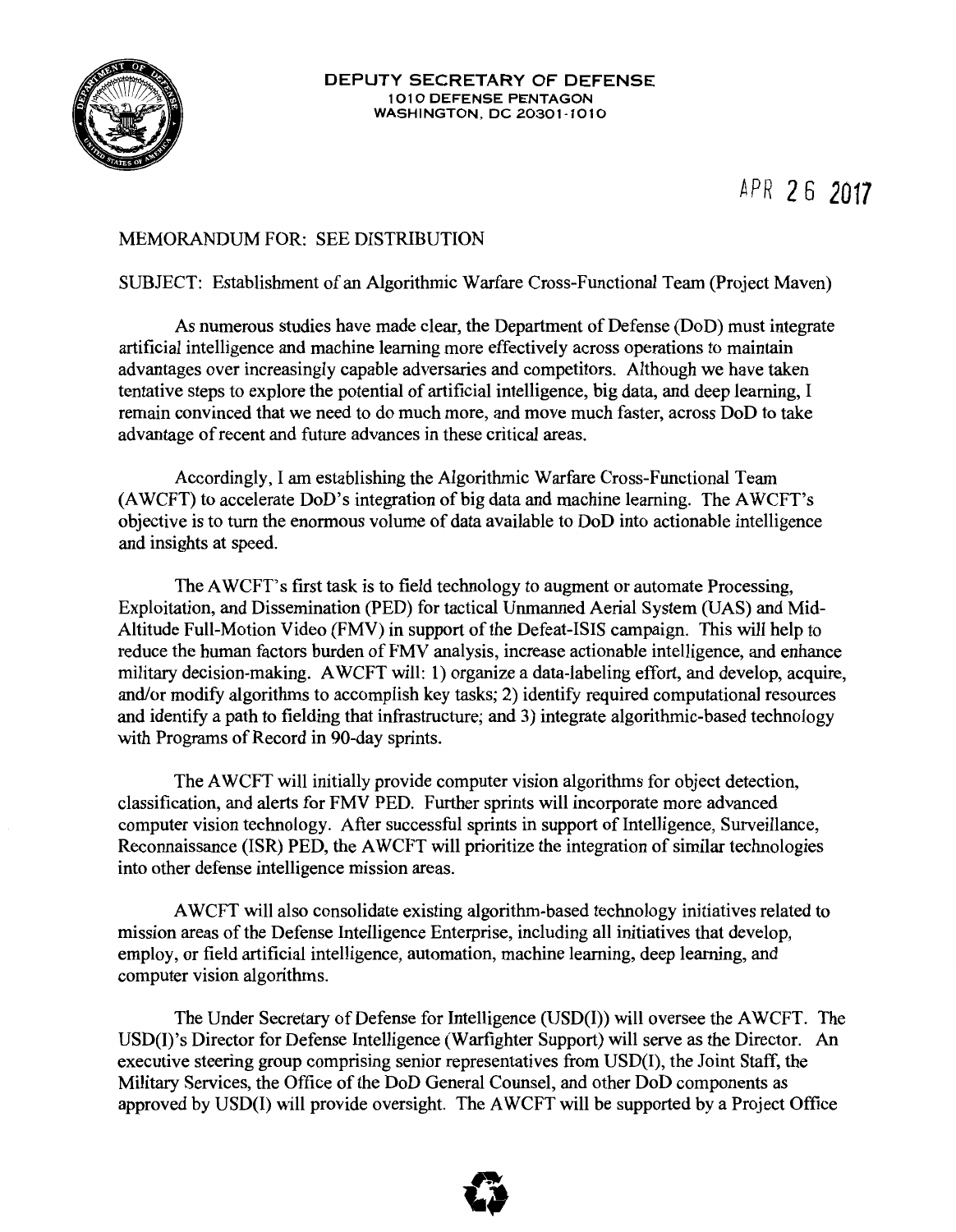within USD(I) and by an 0-6 Working Group from across multiple DoD and intelligence community components.

The A WCFT will report directly to me and provide monthly updates, with the first update due no later than May 1, 2017. The guidance within this memorandum will be converted to a Directive-Type Memorandum, signed by the Deputy Secretary of Defense, within three months.

Kutoste